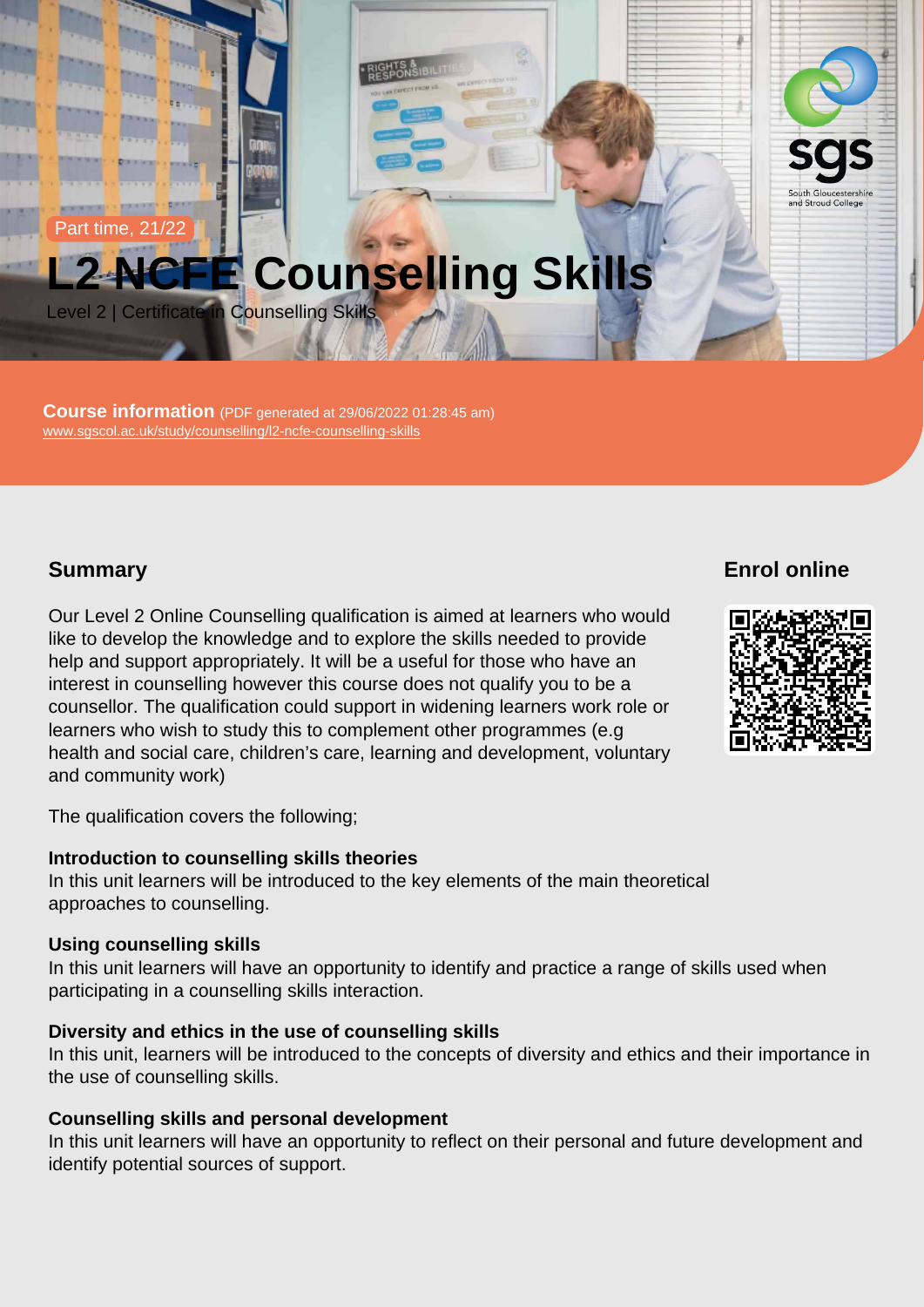# How will I learn?

This distance learning course gives you a flexible approach to study and is provided on an online platform. You will attend an online induction, where you meet your tutor who is available to support you and give assignment feedback to help you achieve your qualification.

Assessment are carried out in the following formats:

- Work books
- Assignments
- Video assessment of a helping conversation

Online courses enable you to set your own learning pace with the added flexibility of working to your own schedule. No classroom attendance is required, giving you full control of your learning whilst still having access to our experienced teaching and learning staff as required.

## Entry Requirements

This qualification is suitable for learners aged 19 and above. There are no specific prior qualifications needed to access this qualification.

# Additional Information

With you every step of the way!

Get more from your online courses, let us help you succeed with bespoke packages led by our dedicated online support team:

- Occupational specialists and tutors just a click away to support you
- Expert digital team on hand to resolve IT issues
- Access to free online community for those suffering with adveres mental health, 24 hours a day
- Enjoy incredible discounts while you study with your NUS/Totum student card

New to online learning? Require additional support? Let us help you with each step you take.

#### DEPARTMENT CONTACT

For more information about this course please email [healthandsocialcare@sgscol.ac.uk](mailto:healthandsocialcare@sgscol.ac.uk).

#### COURSE FEES

Please be aware that some courses have fees that are payable on enrolment. More information on if this course has a fee can be found in the Availability section below.

If you require financial support including payment plans, bursaries and advanced learner loans please visit the [Money Management Service](http://www.sgscol.ac.uk/mms) section of the website.

For more information on fees please view our [Fees, Charges and Refunds Policy](https://www.sgscol.ac.uk/policies) and our [Applications, Admissions and Enrolment Policy and Procedures.](https://www.sgscol.ac.uk/policies)

### ONLINE ENROLMENT

This course offers simpler and safer online enrolment requests, which means in a matter of minutes you can submit an enrolment request to us. However please be aware that upon submitting your